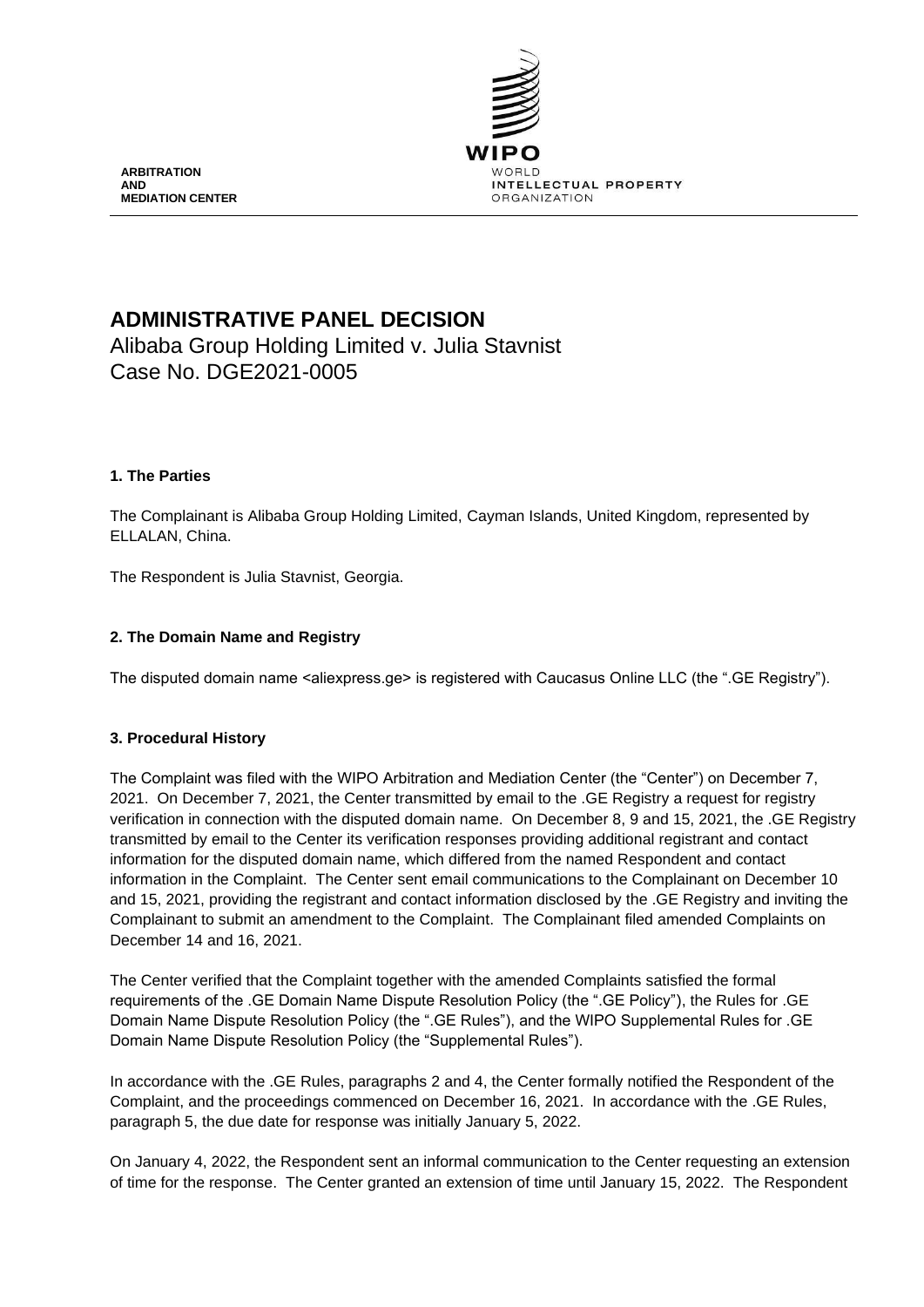did not submit any formal response. Accordingly, the Center notified the Commencement of Panel Appointment Process on January 17, 2022.

The Center appointed Tobias Zuberbühler as the sole panelist in this matter on January 20, 2022. The Panel finds that it was properly constituted. The Panel has submitted the Statement of Acceptance and Declaration of Impartiality and Independence, as required by the Center to ensure compliance with the .GE Rules, paragraph 7.

On January 28, 2022, the Center received a communication by a purported legal representative of a third party who had allegedly initiated court proceedings against the Respondent before the Tbilisi City Court on January 12, 2022. Attached was *inter alia* (i) the (unauthenticated) English translation of a court decision of January 17, 2022 prohibiting the Respondent from transferring the domain name in dispute and (ii) an English document titled "Opposite", dated January 31, 2022, and signed by the Respondent, wherein the Complainant was asked to "file a legal dispute in the City Court of Georgia in order to protect [its] interests". The Complainant submitted a response to this communication on February 6, 2022.

#### **4. Factual Background**

The Complainant is a group of Internet-based businesses whose mission is to make it easy for anyone to buy and sell online anywhere in the world. The Complainant operates the AliExpress platform, a retail marketplace at "www.aliexpress.com", which is a global marketplace targeting consumers from around the world. The AliExpress website is available in 17 languages.

The Complainant owns trademark registrations in various jurisdictions, including the Australian trademark ALIEXPRESS (Reg. No. 1339078, registered on December 31, 2009), and the Canadian trademark ALIEXPRESS (Reg. No. TMA844058, registered on February 21, 2013).

The Panel also notes that other companies apparently of the same group as the Complainant's (such as Alibaba Singapore Holding Private Limited) have registrations for the ALIEXPRESS trademark, including the European Union trademark ALIEXPRESS (Reg. No. 008508566, registered on March 8, 2010), and the European Union trademark ALIEXPRESS (Reg. No. 017971591, registered on February 23, 2019).

In addition, the Panel notes that according to the Complainant's claim, the Complainant has applied for the Georgian trademark ALIEXPRESS (serial number of application 100764). The Panel notes that the application date of this trademark is December 7, 2018.

The Complainant further holds the domain name <aliexpress.com> (with a creation date in 2006) and more than 100 other domain names incorporating the Complainant's trademarks.

The disputed domain name was registered on April 24, 2019, and resolves to an inactive page.

## **5. Parties' Contentions**

## **A. Complainant**

The Complainant alleges that it has satisfied all elements of the .GE Policy, paragraph 4.

#### **B. Respondent**

The Respondent did not formally reply to the Complainant's contentions.

However, the Panel notes that a third party submitted some communications apparently connected to the disputed domain name. For the sake of completeness, the Panel will briefly refer to these.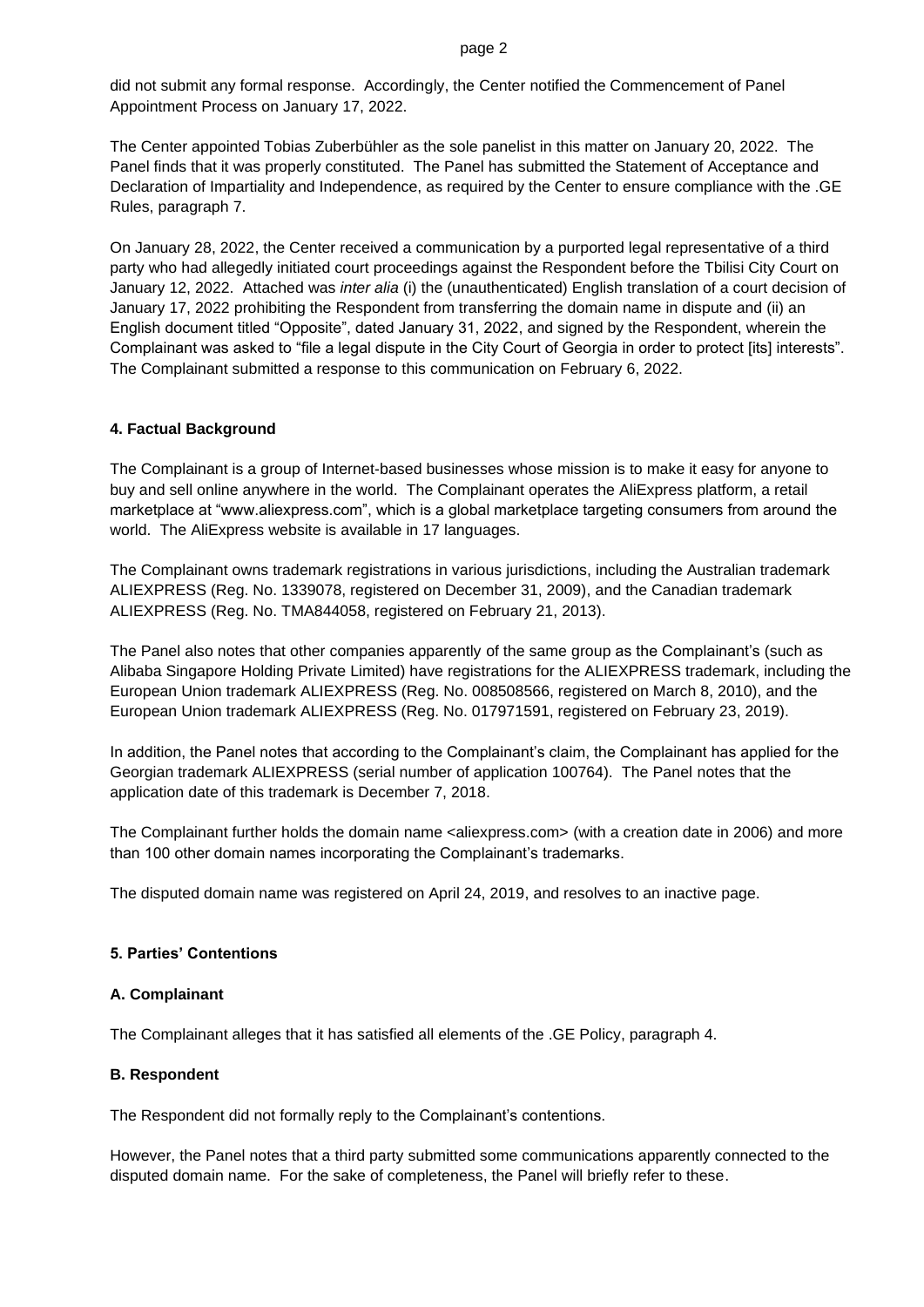The Center received an email communication on January 28, 2022, from purported legal representative of a third party who had allegedly initiated Court proceedings against the Respondent before the Tbilisi City Court on January 12, 2022:

"We have become aware of the case in your proceedings where the plaintiff is Alibaba Group Holding Limited and the defendant is Julia Stavnist. In Georgia, a lawsuit is pending in the Tbilisi City Court, on the basis of which the defendant Julia Stavnist was prohibited from alienating the domains owned by him."

On January 31, 2022, the Respondent also sent by email the documents referring to the Court proceedings.

On February 2, 2022, the Center received another email communication from the purported legal representative of the third party.

"Please be informed that I am Giorgi Kristinashvili's lawyer Natia Dznelashvili. I represent the interests of my client in the Tbilisi City Court. I have sent you a court decision, I present a power of attorney in Georgian, on the basis of which my client gives me the right to defend his interests in the courts of all three instances of Georgia."

## **6. Discussion and Findings**

Based on the facts and evidence introduced by the Complainant, and with regard to paragraphs 4(a), (b) and (c) of the .GE Policy, the Panel concludes as follows:

#### **A. Additional Submission on Parallel Court Proceedings**

As mentioned above, the Respondent appears to request a suspension or termination of these proceedings because of a purported judgement by a local court in the Respondent's jurisdiction that seems to be based in a motion to secure a third party's claim.

Paragraph 18(a) of the Rules stipulates the following: "In the event of any legal proceedings initiated prior to or during an administrative proceeding in respect of a domain-name dispute that is the subject of the complaint, the Panel shall have the discretion to decide whether to suspend or terminate the administrative proceeding, or to proceed to a decision."

In addition, paragraph 4(k) of the Policy, states that:

"The mandatory administrative proceeding requirements set forth in Paragraph 4 shall not prevent either you or the complainant from submitting the dispute to a court of competent jurisdiction for independent resolution before such mandatory administrative proceeding is commenced or after such proceeding is concluded."

While the Panel is prepared to take the additional submissions into account, it decides to proceed to a decision, for the following reasons:

The local court proceedings have purportedly been initiated by a third party against the Respondent (and not – as one would expect – by the Respondent against the Complainant) after the Complaint was filed with the Center on December 7, 2021.

The purported judgement by the local court was submitted in an unauthenticated English version, *i.e.* not in the local language accompanied by a certified English translation. It is therefore not possible to ascertain the authenticity of the mentioned judgement. Even if this administrative proceeding overlaps with a court proceeding, the Panel does not consider suspension or termination to be appropriate in the circumstances of this case.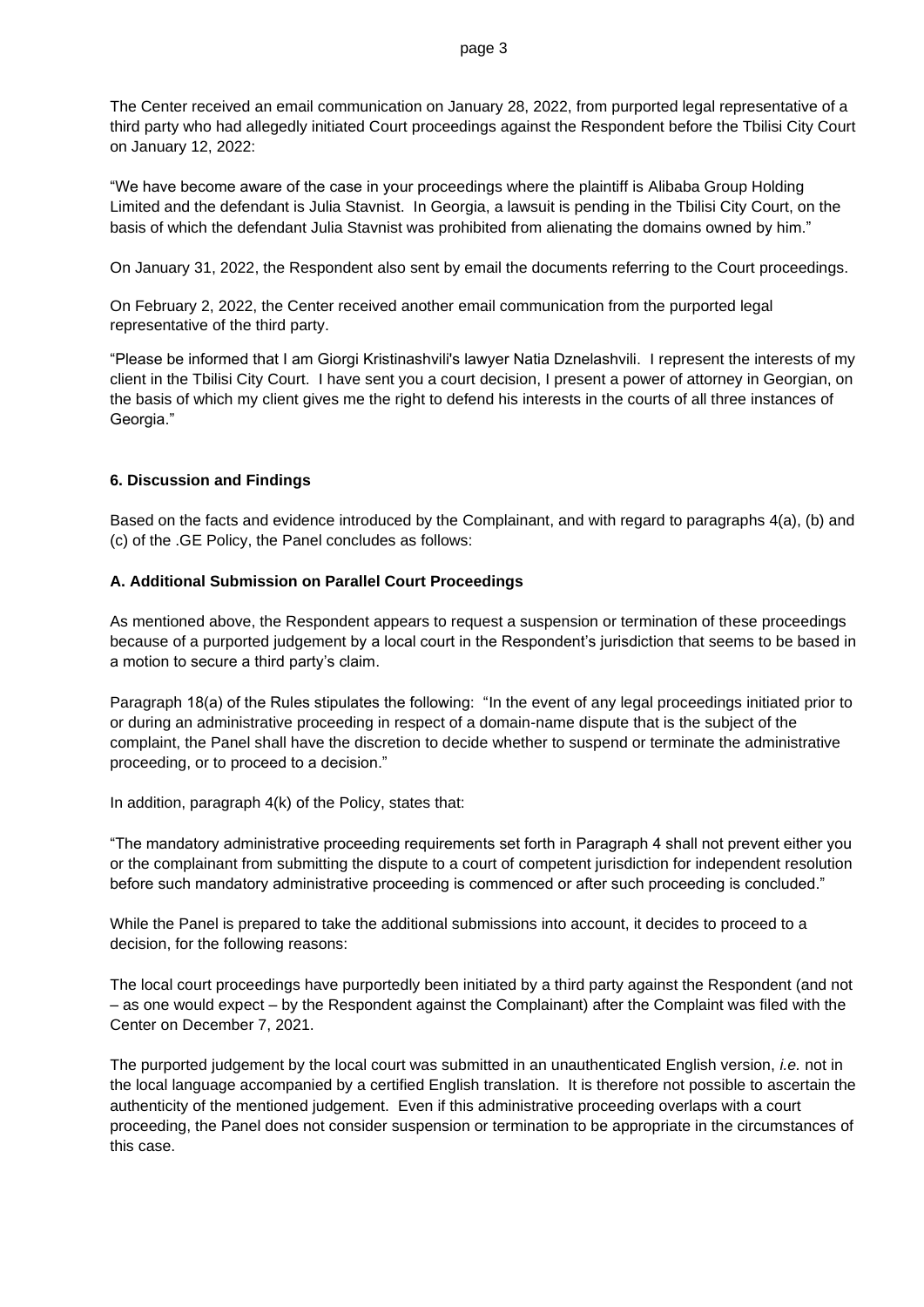#### page 4

The Panel also notes that little is known about the third party's claim in the court proceeding. The Panel considers that the limited information regarding the Court proceeding initiated by a third party does not provide any reason why this dispute should not be evaluated under the Policy, separately and independently from a Court proceeding.

The Panel notes that among the supplemental submissions, there is a communication stating that:

"We would also like to inform you that the disputed domain name is the subject of the loan agreement. Defendant Yulia Stavnist signed a loan agreement with Giorgi Kristinashvili on May 17, 2019 on <aliexspres.ge>."

It may be that there is such a loan agreement or another type of agreement between the Respondent and this third party, but that does not prevent a finding regarding the registration or use by the Respondent in bad faith under the Policy. For this purpose, the Panel notes that the Rules defines "Respondent" as the holder of a domain-name registration against which a complaint is initiated. The Panel notes that the Complaint was filed against Julia Stavnist, who was confirmed by the .GE Registry as the registrant of the disputed domain name. Therefore, the Panel finds that the Respondent in this proceeding is Julia Stavnist. Furthermore, the Panel notes that the Respondent may have agreements with third parties concerning the disputed domain name or other domain names, but this decision is limited to the dispute between the Complainant who has filed a Complaint in accordance with paragraph 4(a) of the Policy, and the Respondent (as the registrant of the disputed domain name).

The Panel notes that this dispute between the Complainant and the Respondent is properly within the scope of the Policy, and that the Panel has jurisdiction to decide the dispute under the Policy.

Finally, the Panel anticipates here its analysis that the disputed domain name is identical to the longstanding Complainant's ALIEXPRESS trademark (which has been registered for several years in different jurisdictions), and that the disputed domain name did not resolve to an active website at the time of the submission of the Complaint. In this case, it does not appear to be any evidence supporting a conceivable legitimate use of the disputed domain name by the Respondent or any third party.

The Panel notes that this decision is rendered without prejudice to any action that an applicable Court may deem appropriate or necessary in furtherance of a proceeding in that forum.

## **B. Identical or Confusingly Similar**

The Complainant has submitted sufficient evidence to demonstrate its registered rights in the ALIEXPRESS trademark.

The ALIEXPRESS trademark is wholly reproduced in the disputed domain name. It has become a consensus view among panels that the applicable country-code Top-Level Domain ("ccTLD") in a domain name is a standard registration requirement and as such may be disregarded when assessing confusing similarity under the first element of the Policy. This practice also applies with regard to ccTLDs such as ".ge" (see WIPO Overview of WIPO Panel Views on Selected UDRP Questions, Third Edition ("WIPO Overview 3.0"), sections 1.11.1 and 1.11.2, and *Alain Afflelou Franchiseur v. Nikoloz Javakhia*, WIPO Case No. DGE2021-0003).<sup>1</sup>

Therefore, the Panel concludes that the disputed domain name is identical to the Complainant's ALIEXPRESS trademark.

The Complainant has thus fulfilled the requirements of paragraph 4(a)(i) of the .GE Policy.

 $1$  Noting the substantive similarities between the Policy and the Uniform Domain Name Dispute Resolution Policy ("UDRP"), the Panel has referred to prior UDRP cases, where appropriate.